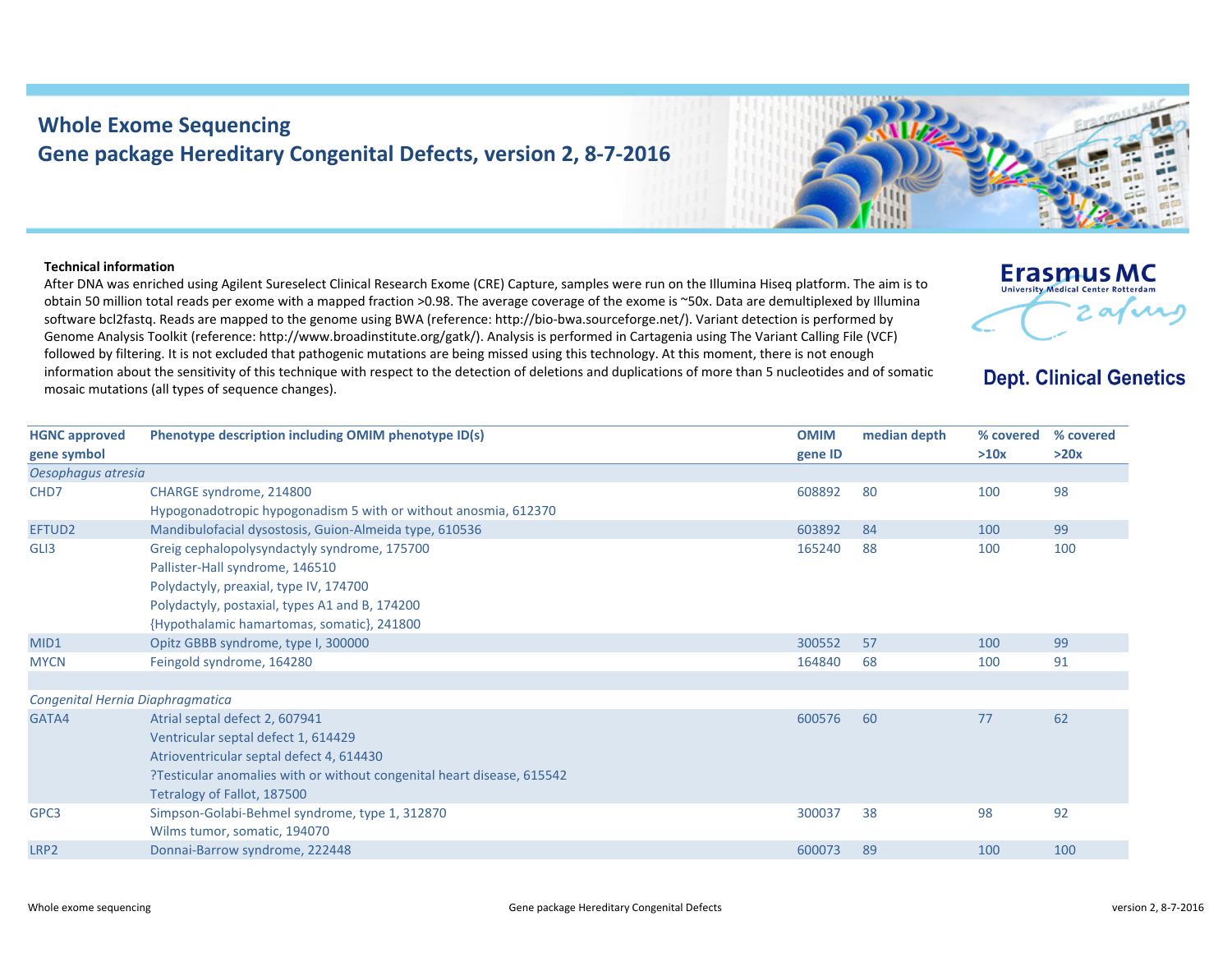| <b>HGNC approved</b>           | Phenotype description including OMIM phenotype ID(s)                               | <b>OMIM</b> | median depth     | % covered | % covered |
|--------------------------------|------------------------------------------------------------------------------------|-------------|------------------|-----------|-----------|
| gene symbol                    |                                                                                    | gene ID     |                  | >10x      | >20x      |
| <b>NIPBL</b>                   | Cornelia de Lange syndrome 1, 122470                                               | 608667      | 64               | 98        | 93        |
| STRA6                          | Microphthalmia, syndromic 9, 601186                                                | 610745      | 58               | 100       | 100       |
|                                | Microphthalmia, isolated, with coloboma 8, 601186                                  |             |                  |           |           |
| WT1                            | Wilms tumor, type 1, 194070                                                        | 607102      | 61               | 99        | 90        |
|                                | Denys-Drash syndrome, 194080                                                       |             |                  |           |           |
|                                | Nephrotic syndrome, type 4, 256370                                                 |             |                  |           |           |
|                                | Frasier syndrome, 136680                                                           |             |                  |           |           |
|                                | Meacham syndrome, 608978                                                           |             |                  |           |           |
|                                | Mesothelioma, somatic, 156240                                                      |             |                  |           |           |
| ZFPM2                          | Tetralogy of Fallot, 187500                                                        | 603693      | 78               | 100       | 100       |
|                                | Diaphragmatic hernia 3, 610187                                                     |             |                  |           |           |
|                                | 46XY sex reversal 9, 616067                                                        |             |                  |           |           |
|                                |                                                                                    |             |                  |           |           |
| <b>Ano-rectal Marformation</b> |                                                                                    |             |                  |           |           |
| <b>CASK</b>                    | Mental retardation and microcephaly with pontine and cerebellar hypoplasia, 300749 | 300172      | 39               | 98        | 87        |
|                                | FG syndrome 4, 300422                                                              |             |                  |           |           |
|                                | Mental retardation, with or without nystagmus, 300422                              |             |                  |           |           |
| CCNB1<br><b>FLNA</b>           | No OMIM phenotype                                                                  | 123836      | No coverage data |           |           |
|                                | Heterotopia, periventricular, 300049<br>Otopalatodigital syndrome, type I, 311300  | 300017      | 55               | 100       | 99        |
|                                | Otopalatodigital syndrome, type II, 304120                                         |             |                  |           |           |
|                                | Intestinal pseudoobstruction, neuronal, 300048                                     |             |                  |           |           |
|                                | Melnick-Needles syndrome, 309350                                                   |             |                  |           |           |
|                                | Frontometaphyseal dysplasia, 305620                                                |             |                  |           |           |
|                                | Heterotopia, periventricular, ED variant, 300537                                   |             |                  |           |           |
|                                | FG syndrome 2, 300321                                                              |             |                  |           |           |
|                                | Cardiac valvular dysplasia, X-linked, 314400                                       |             |                  |           |           |
|                                | Terminal osseous dysplasia, 300244                                                 |             |                  |           |           |
|                                | Congenital short bowel syndrome, 300048                                            |             |                  |           |           |
| GLI3                           | Greig cephalopolysyndactyly syndrome, 175700                                       | 165240      | 88               | 100       | 100       |
|                                | Pallister-Hall syndrome, 146510                                                    |             |                  |           |           |
|                                | Polydactyly, preaxial, type IV, 174700                                             |             |                  |           |           |
|                                | Polydactyly, postaxial, types A1 and B, 174200                                     |             |                  |           |           |
|                                | {Hypothalamic hamartomas, somatic}, 241800                                         |             |                  |           |           |
| JAG1                           | Alagille syndrome, 118450                                                          | 601920      | 89               | 99        | 96        |
|                                | Tetralogy of Fallot, 187500                                                        |             |                  |           |           |
|                                | ?Deafness, congenital heart defects, and posterior embryotoxon                     |             |                  |           |           |
| KDM6A                          | Kabuki syndrome 2, 300867                                                          | 300128      | 36               | 95        | 84        |
| KMT2D                          | Kabuki syndrome 1, 147920                                                          | 602113      | 80               | 100       | 99        |